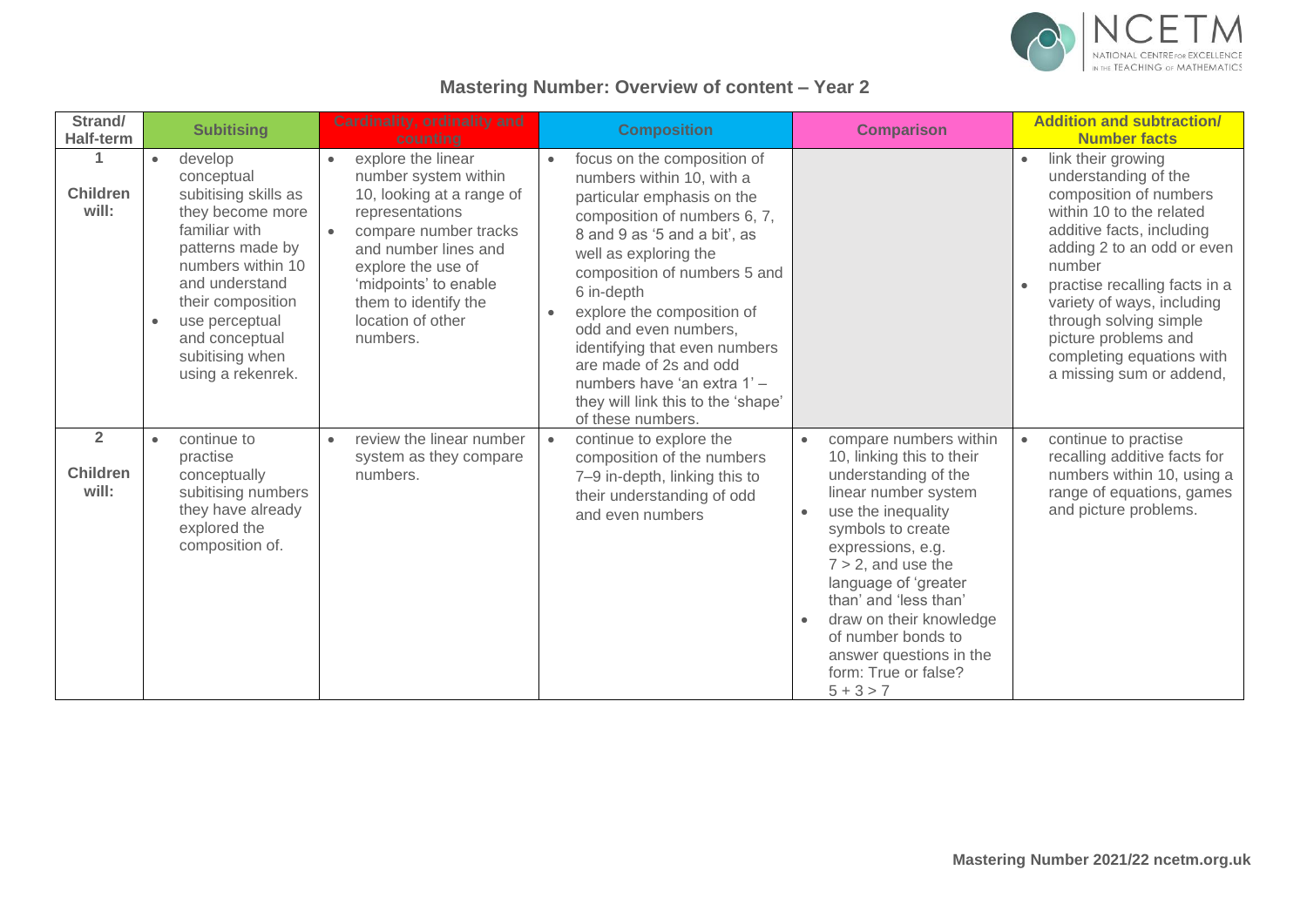

| 3<br><b>Children</b><br>will:                       | continue to<br>$\bullet$<br>practise<br>conceptually<br>subitising numbers<br>they have already<br>explored the<br>composition of,<br>including 'teen'<br>numbers when<br>they have<br>reviewed the<br>composition of<br>$11 - 19.$ |                                                                                                                                               | review the composition of 11<br>to 19 as 'ten and a bit' and<br>explore ways to represent<br>this.              |                                                                                                                                                                                                                                               | focus on number bonds<br>within 10 presented in the<br>part-part-whole structure,<br>including identifying a<br>missing 'part' and relating<br>this to subtraction<br>equations<br>review strategies for<br>adding 1 and 2 to odd and<br>even numbers to<br>subtraction facts<br>presented in different ways<br>apply their knowledge of<br>the composition of 11-19<br>to calculations in which 10<br>is a part<br>apply their knowledge of<br>composition to facts<br>involving 3 addends. |
|-----------------------------------------------------|-------------------------------------------------------------------------------------------------------------------------------------------------------------------------------------------------------------------------------------|-----------------------------------------------------------------------------------------------------------------------------------------------|-----------------------------------------------------------------------------------------------------------------|-----------------------------------------------------------------------------------------------------------------------------------------------------------------------------------------------------------------------------------------------|----------------------------------------------------------------------------------------------------------------------------------------------------------------------------------------------------------------------------------------------------------------------------------------------------------------------------------------------------------------------------------------------------------------------------------------------------------------------------------------------|
| $\overline{\mathbf{4}}$<br><b>Children</b><br>will: | continue to<br>$\bullet$<br>conceptually<br>subitise the<br>numbers 11-19<br>using a range of<br>representations,<br>which expose the<br>structure of these<br>numbers as 'ten<br>and a bit'.                                       | revisit the structure of the<br>$\bullet$<br>linear number system<br>within 20, making links<br>between the midpoints of<br>5 and 10, and 15. | review the composition of odd<br>$\bullet$<br>and even numbers, linking<br>this to doubles and near<br>doubles. | continue to compare<br>$\bullet$<br>numbers within 20,<br>including questions<br>which use the symbols +,<br>$\langle$ , $\rangle$ , or =, such as:<br>Write the correct symbol:<br>10 <sup>°</sup><br>4115<br>$+$<br>$+ 4 14$<br>$10 + 4$ 13 | draw on their knowledge of<br>the linear number system<br>and apply this to<br>calculations involving 1<br>more and 1 less, and pairs<br>of numbers with a<br>difference of 1<br>use their understanding of<br>$\bullet$<br>the composition of odd<br>and even numbers to find<br>doubles and near doubles<br>apply known facts to<br>calculations involving<br>larger numbers, e.g. $5 + 2$ ,<br>$15 + 2$ , $25 + 2$ .                                                                      |